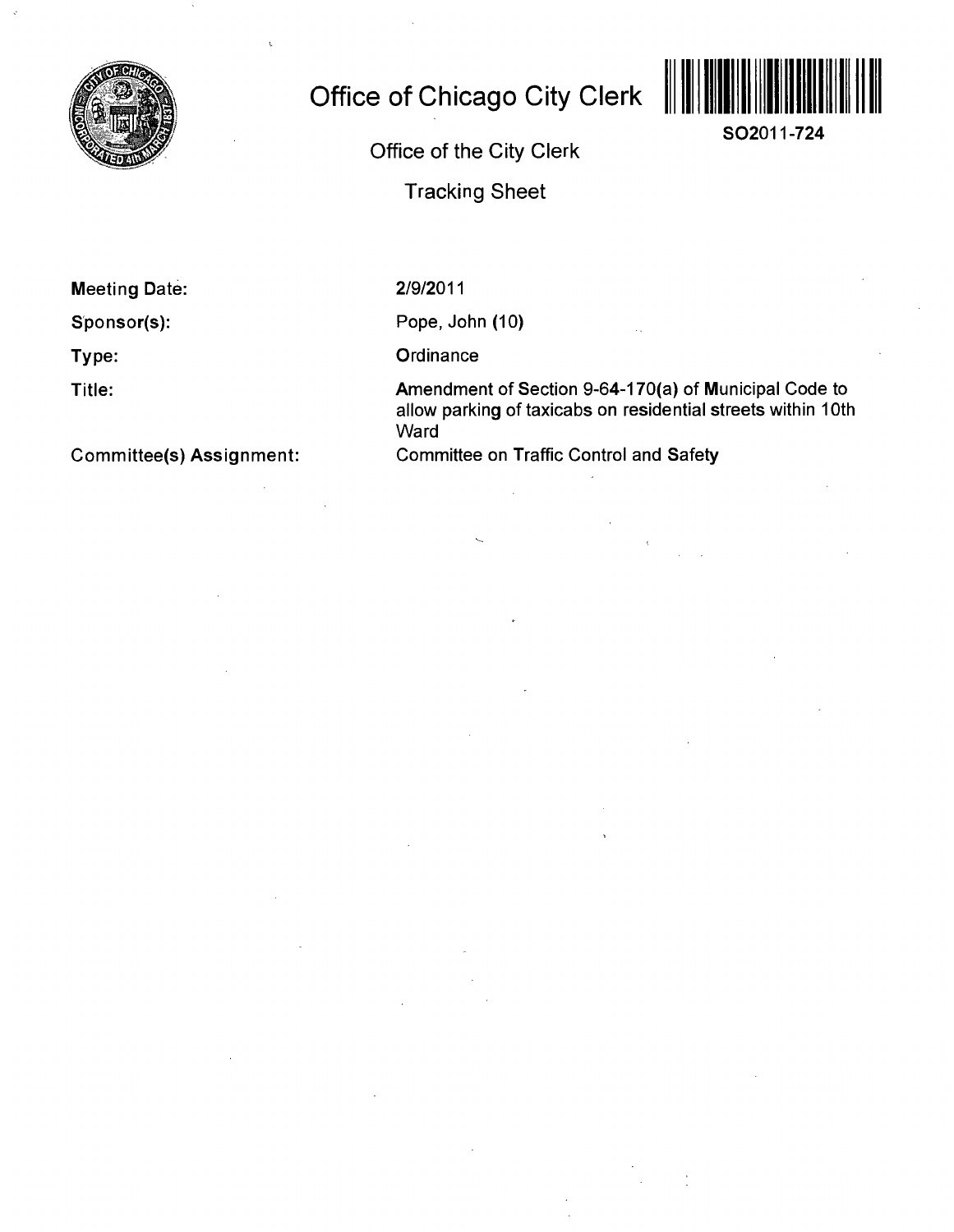**. CHICAGO, March 9, 2011** 

To the President and Members of the City Council:

Your Committee on Traffic Control and Safety, to which was referred on (February 9, 2011) proposed substitute ordinance to amend 9-64-170 (a) (Parking restrictions-Special types of vehicles ) to Traffic begs leave to recomrnend that Your Honorable Body DO PASS the proposed substitute ordinance submitted herewith.

This recommendation was concurred in by all members of the committee present, with no dissenting votes.

Respectfully submitted,

Patrick J. O'Connor Chairman Committee on Traffic Control & Safety